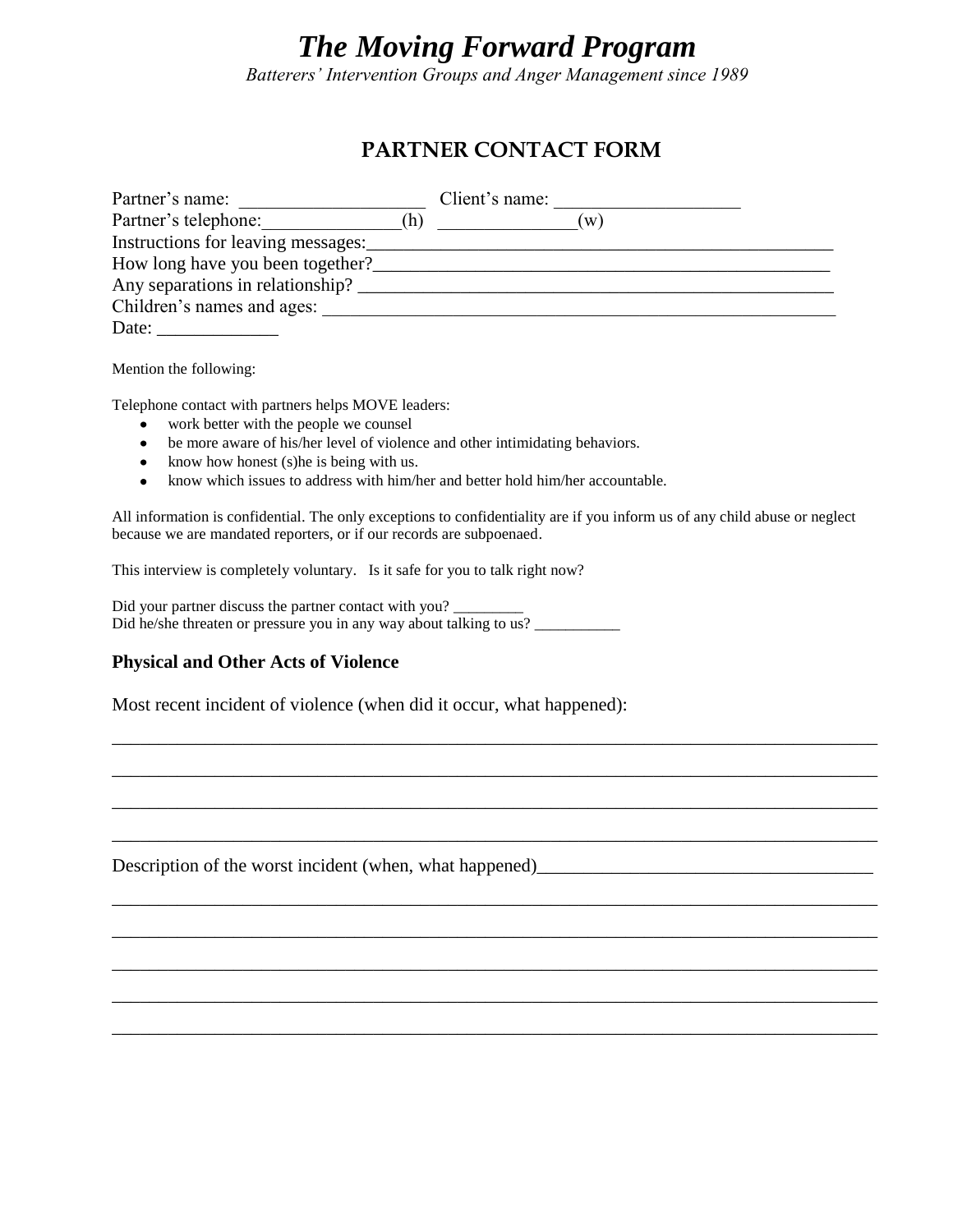| How frequent has the violence been? Physical?___________________________________                      |
|-------------------------------------------------------------------------------------------------------|
|                                                                                                       |
|                                                                                                       |
|                                                                                                       |
|                                                                                                       |
|                                                                                                       |
| Are there any other ways that (s) he makes himself (herself) out to be a victim?                      |
|                                                                                                       |
|                                                                                                       |
|                                                                                                       |
|                                                                                                       |
|                                                                                                       |
| Has (s)he tried to intimidate you (making angry or threatening gestures, using his/her physical size, |
|                                                                                                       |
| Has (s) he damaged or destroyed any of your belongings, physical property, etc.? __________________   |
|                                                                                                       |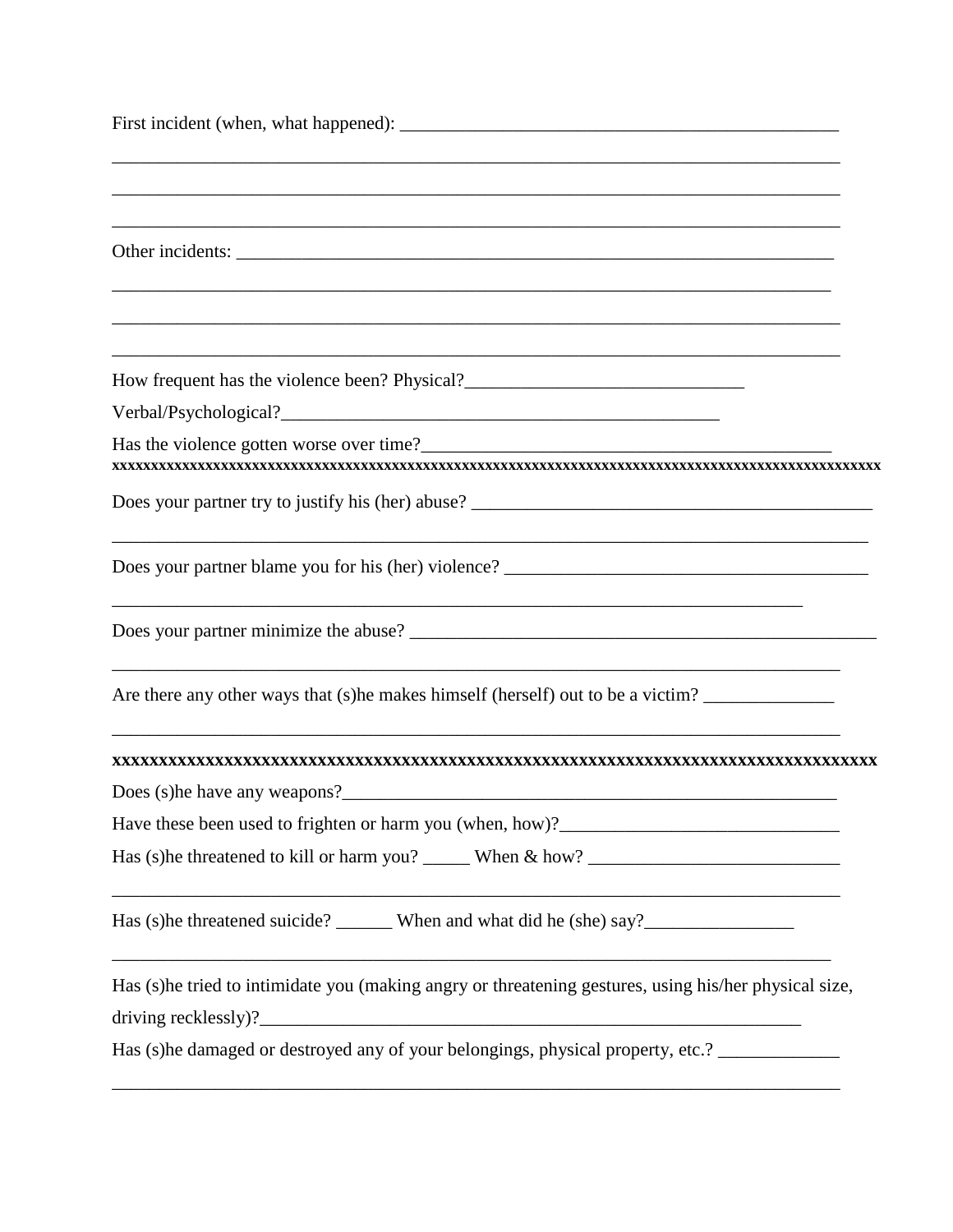Has (s)he been abusive toward pets?\_\_\_\_\_\_\_\_\_\_\_\_\_\_\_\_\_\_\_\_\_\_\_\_\_\_\_\_\_\_\_\_\_\_\_\_\_\_\_\_\_\_\_\_\_\_\_\_

### **Other Kinds of Abusive Behaviors**

Criticism and put downs? What and how often?\_\_\_\_\_\_\_\_\_\_\_\_\_\_\_\_\_\_\_\_\_\_\_\_\_\_\_\_\_\_\_\_\_\_\_\_\_\_\_ \_\_\_\_\_\_\_\_\_\_\_\_\_\_\_\_\_\_\_\_\_\_\_\_\_\_\_\_\_\_\_\_\_\_\_\_\_\_\_\_\_\_\_\_\_\_\_\_\_\_\_\_\_\_\_\_\_\_\_\_\_\_\_\_\_\_\_\_\_\_\_\_\_\_\_\_\_\_ \_\_\_\_\_\_\_\_\_\_\_\_\_\_\_\_\_\_\_\_\_\_\_\_\_\_\_\_\_\_\_\_\_\_\_\_\_\_\_\_\_\_\_\_\_\_\_\_\_\_\_\_\_\_\_\_\_\_\_\_\_\_\_\_\_\_\_\_\_\_\_\_\_\_\_\_\_\_ Does (s)he call you names? What names are most common? \_\_\_\_\_\_\_\_\_\_\_\_\_\_\_\_\_\_\_\_\_\_\_\_\_\_\_\_\_\_\_\_\_\_\_\_\_\_\_\_\_\_\_\_\_\_\_\_\_\_\_\_\_\_\_\_\_\_\_\_\_\_\_\_\_\_\_\_\_\_\_\_\_\_\_\_\_\_ Has (s)he threatened you in non-physical ways, e.g. taking away the kids, means of support, ending the relationship? \_\_\_\_\_\_\_\_\_\_\_\_\_\_\_\_\_\_\_\_\_\_\_\_\_\_\_\_\_\_\_\_\_\_\_\_\_\_\_\_\_\_\_\_\_\_\_\_\_\_\_\_\_\_\_\_\_\_\_\_\_\_\_\_\_\_\_\_\_\_\_\_\_\_\_\_\_\_ Has (s)he ever harassed you by making uninvited calls or visits, following you, checking up on you, embarrassing you in public or refusing to leave when asked?\_\_\_\_\_\_\_\_\_\_\_\_\_\_\_\_\_\_\_\_\_\_\_\_\_\_\_\_\_\_\_\_\_\_ \_\_\_\_\_\_\_\_\_\_\_\_\_\_\_\_\_\_\_\_\_\_\_\_\_\_\_\_\_\_\_\_\_\_\_\_\_\_\_\_\_\_\_\_\_\_\_\_\_\_\_\_\_\_\_\_\_\_\_\_\_\_\_\_\_\_\_\_\_\_\_\_\_\_\_\_\_\_\_\_\_\_ Has (s) he been jealous towards you, e.g. asks jealous questions, makes accusations? \_\_\_\_\_\_\_\_\_\_\_\_\_\_\_\_\_\_\_\_\_\_\_\_\_\_\_\_\_\_\_\_\_\_\_\_\_\_\_\_\_\_\_\_\_\_\_\_\_\_\_\_\_\_\_\_\_\_\_\_\_\_\_\_\_\_\_\_\_\_\_\_\_\_\_\_\_\_\_\_\_\_ Does (s)he try to isolate you, e.g. protest you talking to or seeing friends or relatives, going to school or holding a job, monitor your phone calls, tell you where you can and cannot go? \_\_\_\_\_\_\_\_\_\_\_\_\_\_\_\_\_\_\_\_\_\_\_\_\_\_\_\_\_\_\_\_\_\_\_\_\_\_\_\_\_\_\_\_\_\_\_\_\_\_\_\_\_\_\_\_\_\_\_\_\_\_\_\_\_\_\_\_\_\_\_\_\_\_\_\_\_\_\_\_\_\_ Has (s) he lied, with held information or cheated on you? Does (s)he control the money or the car? \_\_\_\_\_\_\_\_\_\_\_\_\_\_\_\_\_\_\_\_\_\_\_\_\_\_\_\_\_\_\_\_\_\_\_\_\_\_\_\_\_\_\_\_\_\_\_\_\_ Sexual violence or coercion? Describe\_\_\_\_\_\_\_\_\_\_\_\_\_\_\_\_\_\_\_\_\_\_\_\_\_\_\_\_\_\_\_\_\_\_\_\_\_\_\_\_\_\_\_\_\_\_\_ \_\_\_\_\_\_\_\_\_\_\_\_\_\_\_\_\_\_\_\_\_\_\_\_\_\_\_\_\_\_\_\_\_\_\_\_\_\_\_\_\_\_\_\_\_\_\_\_\_\_\_\_\_\_\_\_\_\_\_\_\_\_\_\_\_\_\_\_\_\_\_\_\_\_\_\_\_\_ Does (s)he look at pornographic magazine or videos? Does this bother you? Does (s)he pressure you to participate?\_\_\_\_\_\_\_\_\_\_\_\_\_\_\_\_\_\_\_\_\_\_\_\_\_\_\_\_\_\_\_\_\_\_\_\_\_\_\_\_\_\_\_\_\_\_ Does any of the pornography depict children?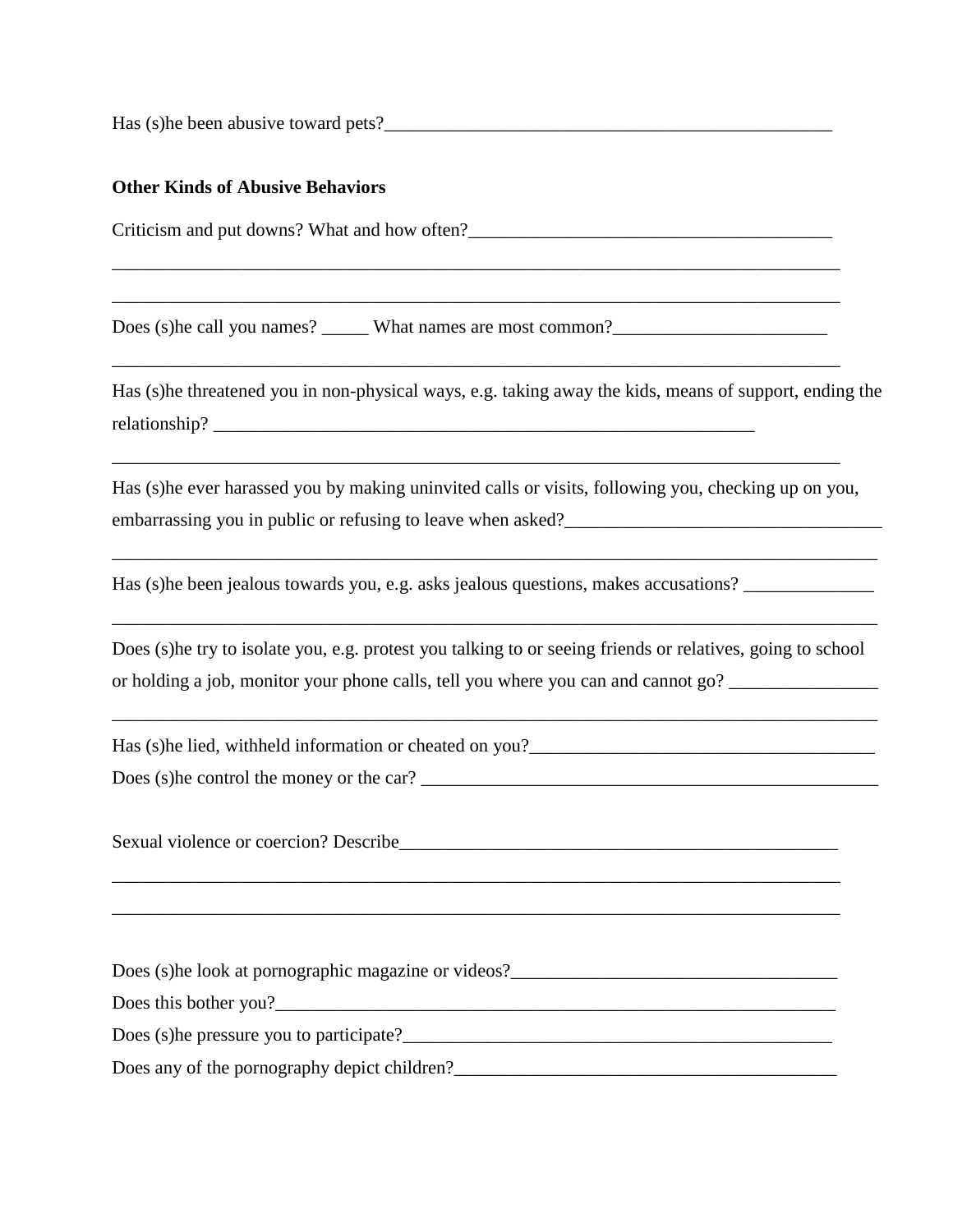Is (s)he emotionally withholding (not expressing feelings, not giving support, attention, or compliments, not respecting your feelings or opinions)? \_\_\_\_\_\_\_\_\_\_\_\_\_\_\_\_\_\_\_\_\_\_\_\_\_\_\_\_\_\_\_\_

When you're having an argument, does (s)he interrupt, yell over you or not listen to you, twist your words?\_\_\_\_\_\_\_\_\_\_\_\_\_\_\_\_\_\_\_\_\_\_\_\_\_\_\_\_\_\_\_\_\_\_\_\_\_\_\_\_\_\_\_\_\_\_\_\_\_\_\_\_\_\_\_\_\_\_\_\_\_\_\_\_\_\_\_

Does he act in a chauvanistic or entitled way (king of the castle) always claiming to be right, telling you what to do, making the "big" decisions\_\_\_\_\_\_\_\_\_\_\_\_\_\_\_\_\_\_\_\_\_\_\_\_\_\_\_\_\_\_\_\_\_\_\_\_\_

| progress in our follow up phone calls. | Explain that there is no guarantee of change. Share our program statistics and how we will help her evaluate his (her) |
|----------------------------------------|------------------------------------------------------------------------------------------------------------------------|
| <b>Child and Parenting Information</b> |                                                                                                                        |
|                                        | Has (s) he ever been violent toward the children? _______If yes, when & how?________________________                   |
|                                        |                                                                                                                        |
|                                        |                                                                                                                        |
|                                        | ,我们也不能在这里的时候,我们也不能在这里的时候,我们也不能会在这里的时候,我们也不能会在这里的时候,我们也不能会在这里的时候,我们也不能会在这里的时候,我们也不                                      |

Have you ever suspected your partner of child sex abuse? \_\_\_\_\_\_\_\_\_\_\_\_\_\_\_\_\_\_\_\_\_\_\_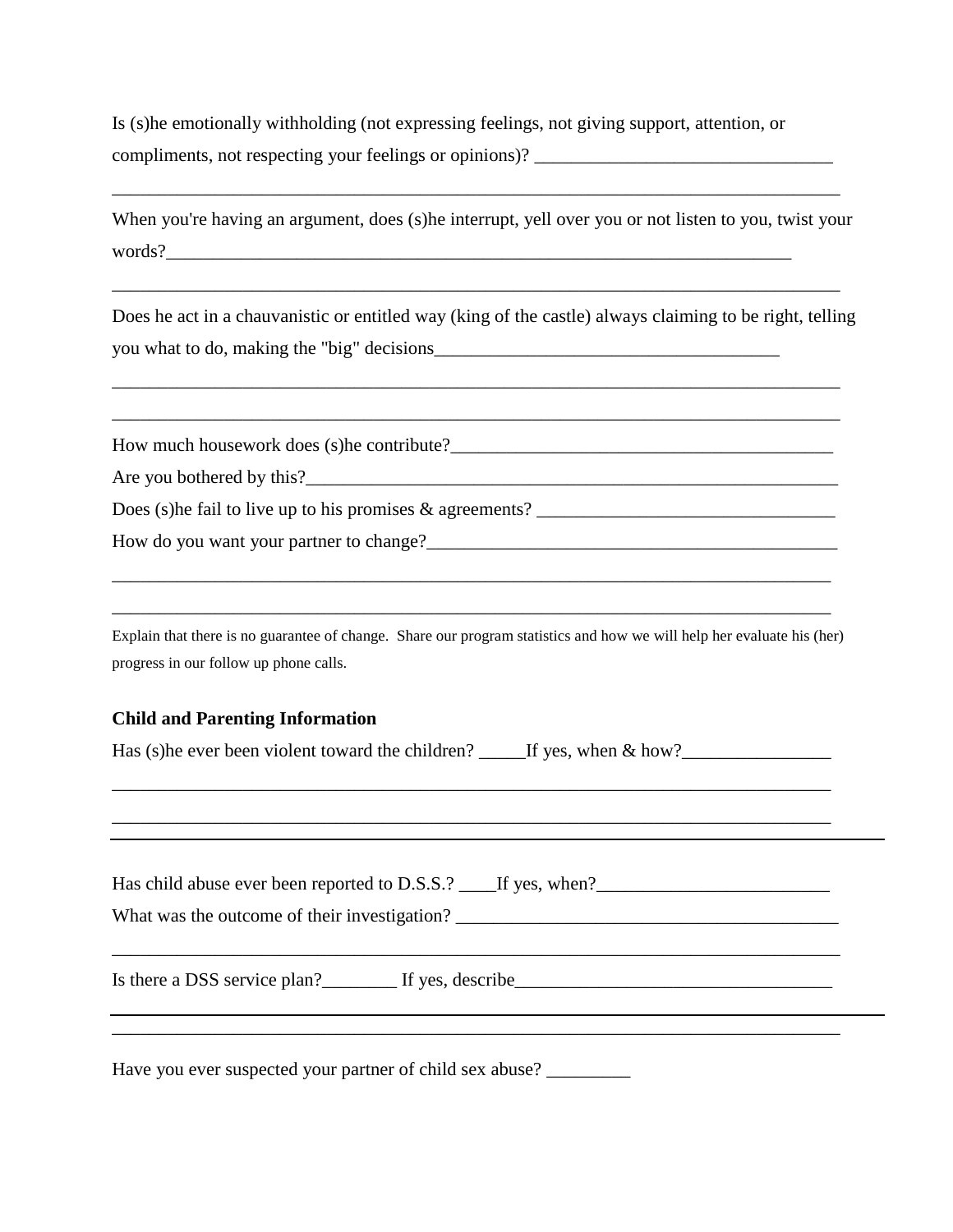Are there any problems you see with his (her) style of parenting the children? (e.g. being too strict, rigid, manipulative, inconsistent, not attentive enough)\_\_\_\_\_\_\_\_\_\_\_\_\_\_\_\_\_\_\_\_\_\_\_\_\_\_\_\_\_

| Are there any child visitation agreements through the court?___________(through a probate court                                                                                                                                                                                                                                                          |
|----------------------------------------------------------------------------------------------------------------------------------------------------------------------------------------------------------------------------------------------------------------------------------------------------------------------------------------------------------|
|                                                                                                                                                                                                                                                                                                                                                          |
| Are there any ways (s)he is misusing visitations or manipulating the children? (e.g. using them to gain                                                                                                                                                                                                                                                  |
| access to you, pumping them for information about you, making them feel sorry for him (her), not                                                                                                                                                                                                                                                         |
| giving you advance notice for his (her) visits, not being consistent in how often (s)he sees                                                                                                                                                                                                                                                             |
|                                                                                                                                                                                                                                                                                                                                                          |
|                                                                                                                                                                                                                                                                                                                                                          |
|                                                                                                                                                                                                                                                                                                                                                          |
|                                                                                                                                                                                                                                                                                                                                                          |
|                                                                                                                                                                                                                                                                                                                                                          |
|                                                                                                                                                                                                                                                                                                                                                          |
| Was child support ordered?________How much is (s)he required to pay?_____________                                                                                                                                                                                                                                                                        |
|                                                                                                                                                                                                                                                                                                                                                          |
| Alcohol and Drug Use (Current & Past)                                                                                                                                                                                                                                                                                                                    |
|                                                                                                                                                                                                                                                                                                                                                          |
|                                                                                                                                                                                                                                                                                                                                                          |
|                                                                                                                                                                                                                                                                                                                                                          |
| Does (s) he become more abusive under the influence or drugs or alcohol? How?                                                                                                                                                                                                                                                                            |
|                                                                                                                                                                                                                                                                                                                                                          |
|                                                                                                                                                                                                                                                                                                                                                          |
|                                                                                                                                                                                                                                                                                                                                                          |
| Do you think he has a problem with alcohol or drugs?                                                                                                                                                                                                                                                                                                     |
| <b>Past Counseling</b>                                                                                                                                                                                                                                                                                                                                   |
|                                                                                                                                                                                                                                                                                                                                                          |
| (We do not recommend couples or family counseling until the violence and threat of violence has been eliminated for nine<br>months, and the man has sustained his commitment to a batterer treatment program. Couples counseling tends to put the<br>victim at risk and to weaken the abuser's commitment to taking responsibility for his own behavior) |

**Frequency of Contact (for partners who are separated and/or divorced or have a 209A)**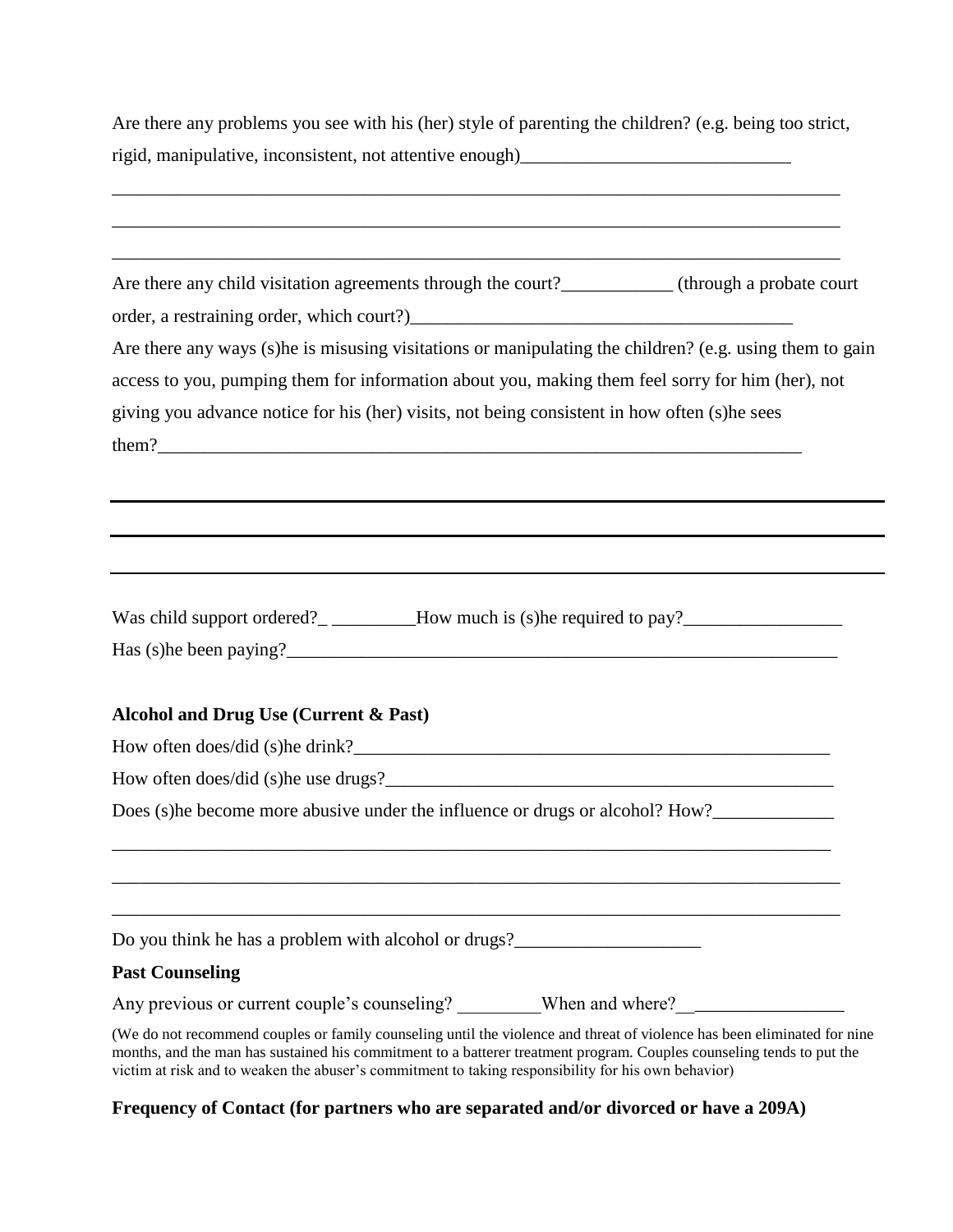We support whatever decisions you make.

How much contact, including phone calls, do you want to have with your (ex) partner?

\_\_\_\_\_\_\_\_\_\_\_\_\_\_\_\_\_\_\_\_\_\_\_\_\_\_\_\_\_\_\_\_\_\_\_\_\_\_\_\_\_\_\_\_\_\_\_\_\_\_\_\_\_\_\_\_\_\_\_\_\_\_\_\_\_\_\_\_\_\_\_\_\_\_\_\_\_\_

| Is (s) he respecting your wishes about contact? If not, is (s) he harassing or pressuring                                                                                                                                            |
|--------------------------------------------------------------------------------------------------------------------------------------------------------------------------------------------------------------------------------------|
|                                                                                                                                                                                                                                      |
| What are your present plans about the relationship?<br><u>Letting</u> the subsequence of the set of the set of the set of the set of the set of the set of the set of the set of the set of the set of the set of the set of the set |
| <b>Her Safety Plan</b>                                                                                                                                                                                                               |
|                                                                                                                                                                                                                                      |
|                                                                                                                                                                                                                                      |
|                                                                                                                                                                                                                                      |
| Were criminal charges ever filed?__________What were the charges? (e.g. assault & battery,                                                                                                                                           |
| breaking & entering, malicious destruction of property, violating a 209A)                                                                                                                                                            |
|                                                                                                                                                                                                                                      |
| without a finding)                                                                                                                                                                                                                   |
|                                                                                                                                                                                                                                      |
| other counseling)                                                                                                                                                                                                                    |
|                                                                                                                                                                                                                                      |
|                                                                                                                                                                                                                                      |
| Have you had problems with your partner respecting this order? If so, what kind of problems?                                                                                                                                         |
| Called a battered women's program? ______If yes, when? ______________Did you find them helpful                                                                                                                                       |
|                                                                                                                                                                                                                                      |
|                                                                                                                                                                                                                                      |
| Strengthened your support system? e.g. joined a support group, gotten counseling, etc.                                                                                                                                               |
|                                                                                                                                                                                                                                      |

\_\_\_\_\_\_\_\_\_\_\_\_\_\_\_\_\_\_\_\_\_\_\_\_\_\_\_\_\_\_\_\_\_\_\_\_\_\_\_\_\_\_\_\_\_\_\_\_\_\_\_\_\_\_\_\_\_\_\_\_\_\_\_\_\_\_\_\_\_\_\_\_\_\_\_\_\_